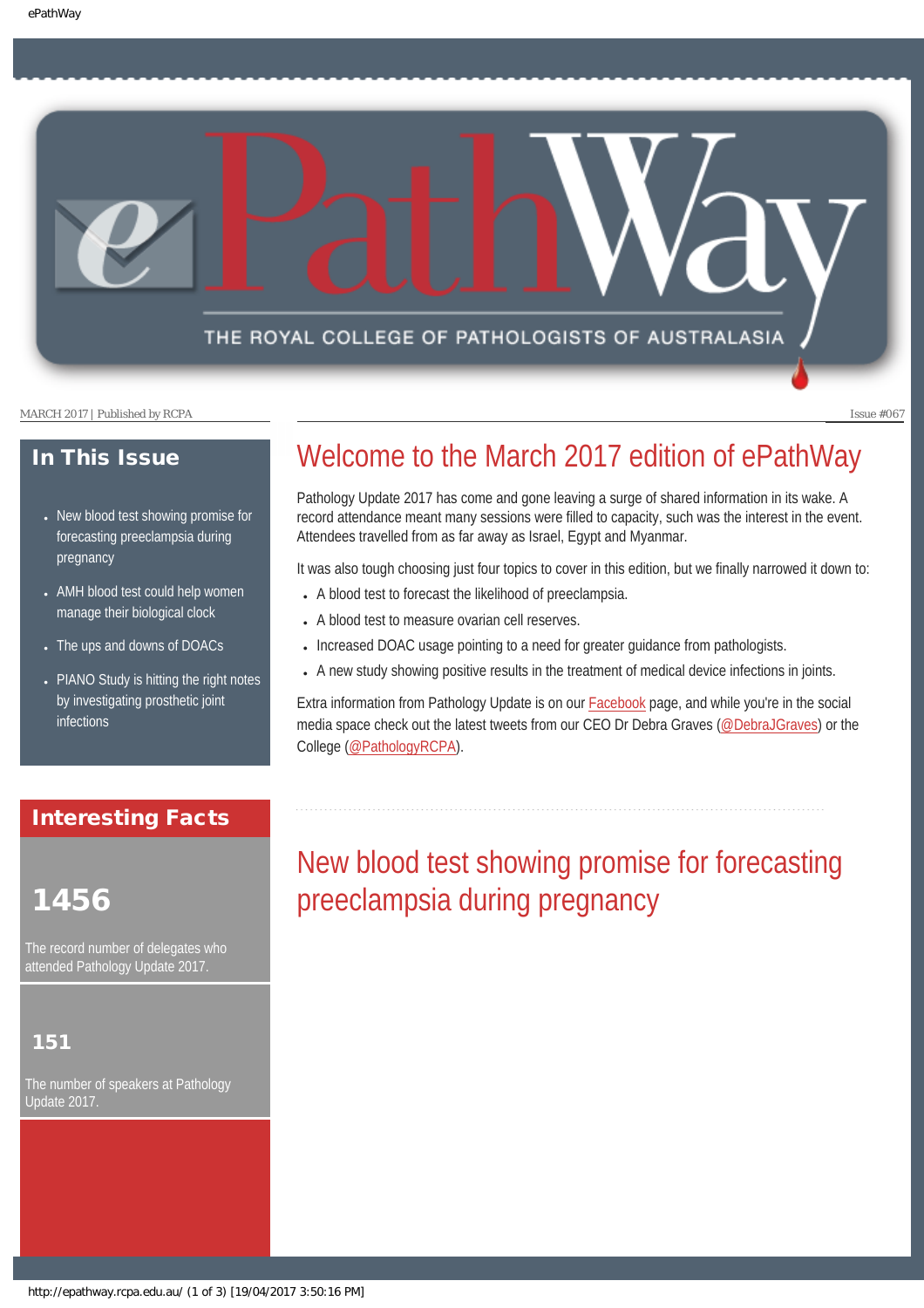## 16

The number of countries from which people travelled to attend Pathology Update 2017 (excluding Australia and New Zealand).

*Source: RCPA*

### Important Message

has an important message for you. Click to [see the message!](http://epathway.rcpa.edu.au/notice.html)



### Suggest to a friend

Know someone who might be interested in this website? Why not [suggest the website](mailto:?Subject=I%20think%20you%20should%20read%20this%20Newsletter=
http://epathway.rcpa.edu.au/index.html) to them.

### A new simple blood test measuring proteins (called angiogenic biomarkers) released from the placenta is proving effective in forecasting a pregnant patient's likelihood of developing preeclampsia. A recent study<sup>[1]</sup> also supports the likelihood of these biomarkers for predicting and better managing this syndrome.

[read more »](#page-6-0)

### Previous Editions

Did you miss something from last month? You can view our [previous editions](#page-3-0) at any time.

### Subscribe Now!

Subscription is easy! Simply fill in our [subscription form](http://epathway.rcpa.edu.au/subscription.html).

## AMH blood test could help women manage their biological clock

A blood test to measure anti-mullerian hormone (AMH) will help women make informed plans around efficient family planning by providing information about their ovarian cell reserves.



### Links

[RCPA Manual](http://rcpamanual.edu.au/)

[Lab Tests Online](http://www.labtestsonline.org.au/)

[Know Pathology Know Healthcare](http://knowpathology.com.au/)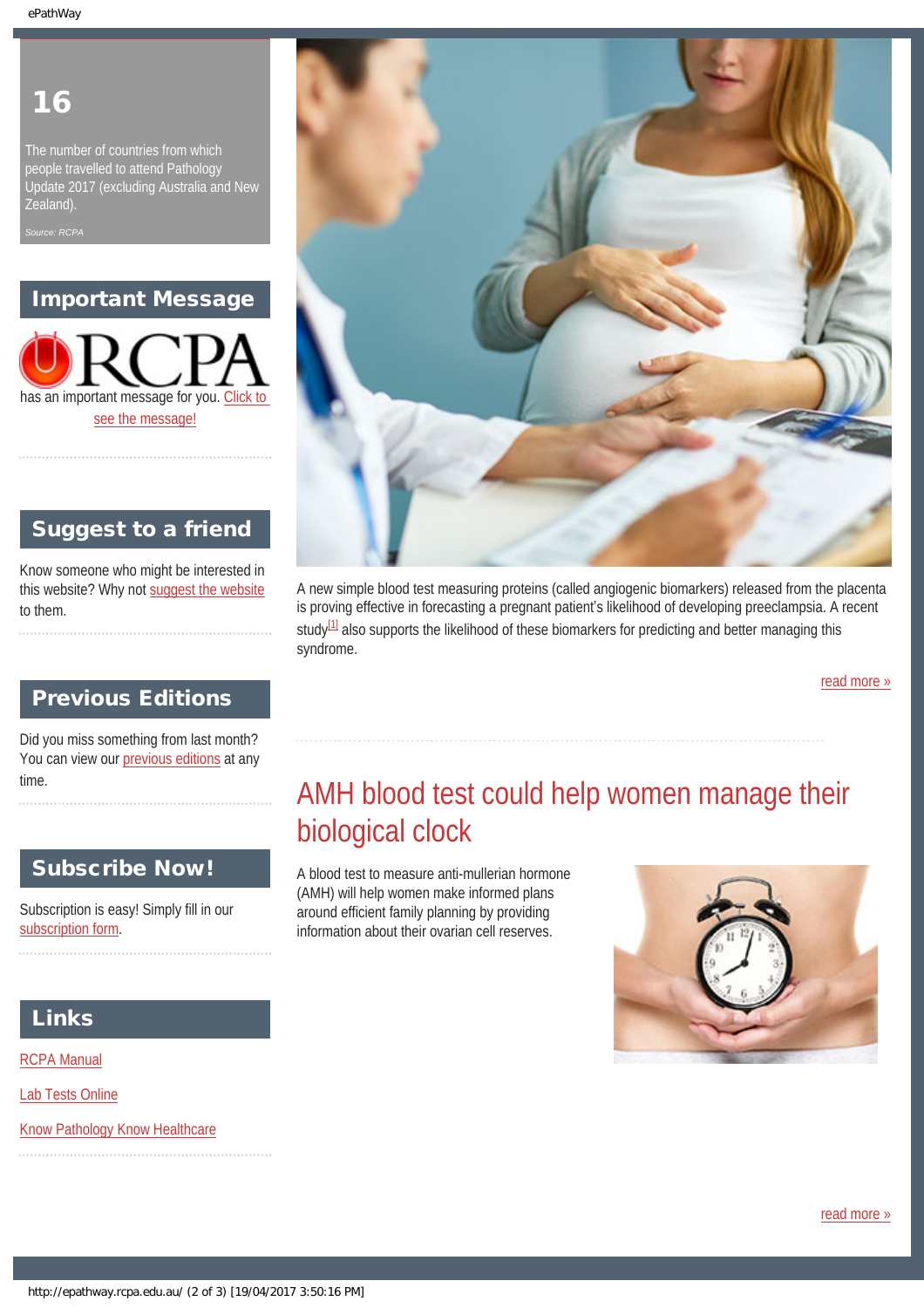## The ups and downs of DOACs

Prescriptions for direct oral anticoagulants (DOACs) to treat or prevent blood clots inside blood vessels (thrombotic events) have increased dramatically in Australia, often replacing more classical anticoagulant therapies such as Heparin, Warfarin or Vitamin K Antagonists (VKA). These new drugs convey benefits but also carry risks associated with using them.



[read more »](#page-10-0)

## PIANO Study is hitting the right notes by investigating prosthetic joint infections

Joint replacement surgery is one of the most common major operations in Australia with more than 100,000 performed every year. Unfortunately an estimated 1,000 to 2,000 of these people develop post op infections, prompting a new study to improve the health and wellbeing of patients afflicted by such infections.



[read more »](#page-12-0)

#### Copyright © 2017 The Royal College of Pathologists of Australasia

RCPA - Durham Hall - 207 Albion St Surry Hills NSW 2010 AUSTRALIA | (+61) 2 8356 5858 | [www.rcpa.edu.au](https://www.rcpa.edu.au/)

[Privacy Policy](https://www.rcpa.edu.au/Privacy-Policy.aspx) | [Legal](https://www.rcpa.edu.au/Legal.aspx) | Disclaimer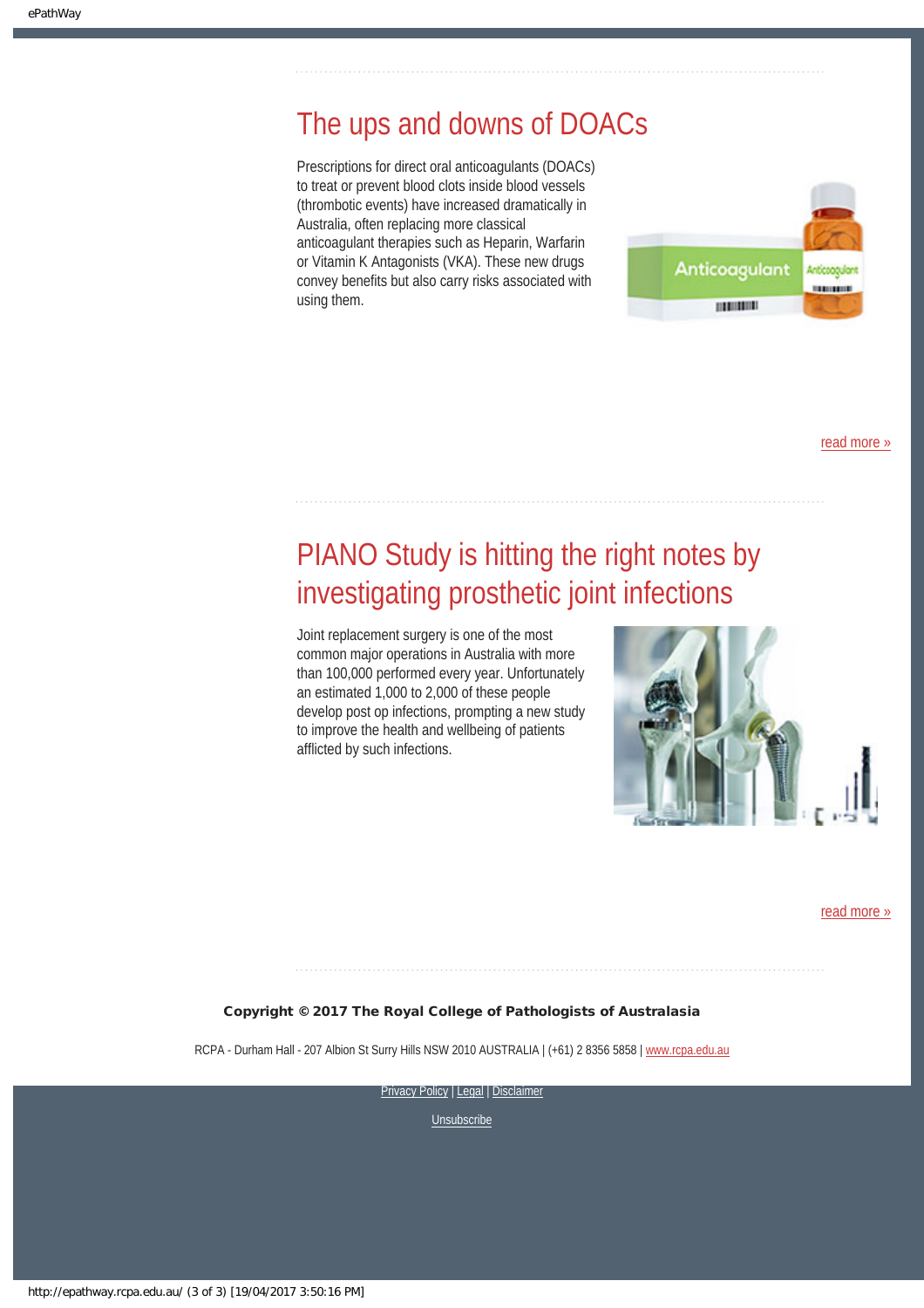<span id="page-3-0"></span>

Published by RCPA

## Previous Editions



**ISSUE #066** 

### **IN THIS ISSUE**

- . Behind the scenes at Pathology Update
- RCPA is more than the public face of pathology
- Adenovirus is just a royal pain in the neck for most people
- 

## Welcome to the February 2017 edition of ePathWay

It's Pathology Update time. Once again this year hundreds of pathologists will make their way to the International Convention Centre in Sydney on February 24 for three days of continuing professional development. This event is one of the world's foremost international pathology conferences, and we've highlighted a part of the organising process by talking to the Chairs of three Scientific Program Committees (volunteer alert!).

This edition also covers:

#### 2017

[066 - February 2017](http://epathway.rcpa.edu.au/previous/066_0217.pdf)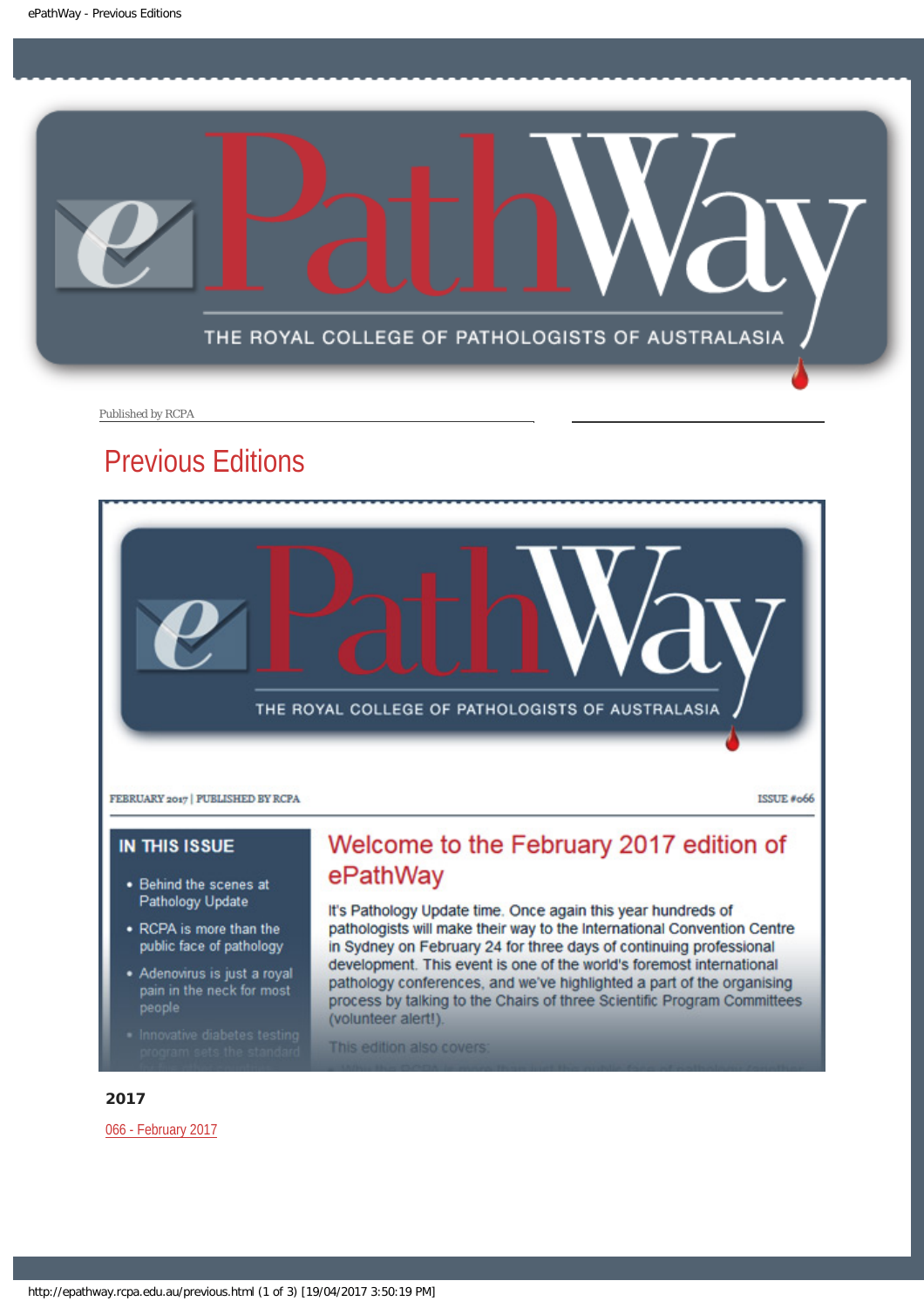#### 2016

| 055 - February 2016 | 056 - March 2016        | 057 - April 2016   |
|---------------------|-------------------------|--------------------|
| 058 - May 2016      | 059 - June 2016         | 060 - July 2016    |
| 061 - August 2016   | 062 - September 2016    | 063 - October 2016 |
| 064 - November 2016 | 065 - Dec 2016/Jan 2017 |                    |
| 2015                |                         |                    |
| 044 - February 2015 | 045 - March 2015        | 046 - April 2015   |
| 047 - May 2015      | 048 - June 2015         | 049 - July 2015    |
| 050 - August 2015   | 051 - September 2015    | 052 - October 2015 |

#### 2014

[053 - November 2015](http://epathway.rcpa.edu.au/previous/053_1115.pdf)

| 033 - February 2014 | 034 - March 2014        | 035 - April 2014   |
|---------------------|-------------------------|--------------------|
| 036 - May 2014      | 037 - June 2014         | 038 - July 2014    |
| 039 - August 2014   | 040 - September 2014    | 041 - October 2014 |
| 042 - November 2014 | 043 - Dec 2014/Jan 2015 |                    |

[054 - Dec 2015/Jan 2016](http://epathway.rcpa.edu.au/previous/054_1215.pdf)

#### 2013

| 022 - February 2013 | 023 - March 2013        | 024 - April 2013   |
|---------------------|-------------------------|--------------------|
| 025 - May 2013      | 026 - June 2013         | 027 - July 2013    |
| 028 - August 2013   | 029 - September 2013    | 030 - October 2013 |
| 031 - November 2013 | 032 - Dec 2013/Jan 2014 |                    |

#### 2012

| 010 - Dec 2011/Jan 2012 |
|-------------------------|
| 013 - April 2012        |
| 016 - July 2012         |
| 019 - October 2012      |
|                         |

### 2011

[001 - March 2011](http://epathway.rcpa.edu.au/previous/001_0311.pdf) [004 - June 2011](http://epathway.rcpa.edu.au/previous/004_0611.pdf) [007 - September 2011](http://epathway.rcpa.edu.au/previous/007_0911.pdf) [011 - February 2012](http://epathway.rcpa.edu.au/previous/011_0212.pdf) [014 - May 2012](http://epathway.rcpa.edu.au/previous/014_0512.pdf) [017 - August 2012](http://epathway.rcpa.edu.au/previous/017_0812.pdf) [020 - November 2012](http://epathway.rcpa.edu.au/previous/020_1112.pdf)

[002 - April 2011](http://epathway.rcpa.edu.au/previous/002_0411.pdf) [005 - July 2011](http://epathway.rcpa.edu.au/previous/005_0711.pdf) [008 - October 2011](http://epathway.rcpa.edu.au/previous/008_1011.pdf)

[012 - March 2012](http://epathway.rcpa.edu.au/previous/012_0312.pdf) [015 - June 2012](http://epathway.rcpa.edu.au/previous/015_0612.pdf) [018 - September 2012](http://epathway.rcpa.edu.au/previous/018_0912.pdf) [021 - December 2012](http://epathway.rcpa.edu.au/previous/021_1212.pdf)

[003 - May 2011](http://epathway.rcpa.edu.au/previous/003_0511.pdf) [006 - August 2011](http://epathway.rcpa.edu.au/previous/006_0811.pdf) [009 - November 2011](http://epathway.rcpa.edu.au/previous/009_1111.pdf)

[« Back to Home Page](http://epathway.rcpa.edu.au/index.html)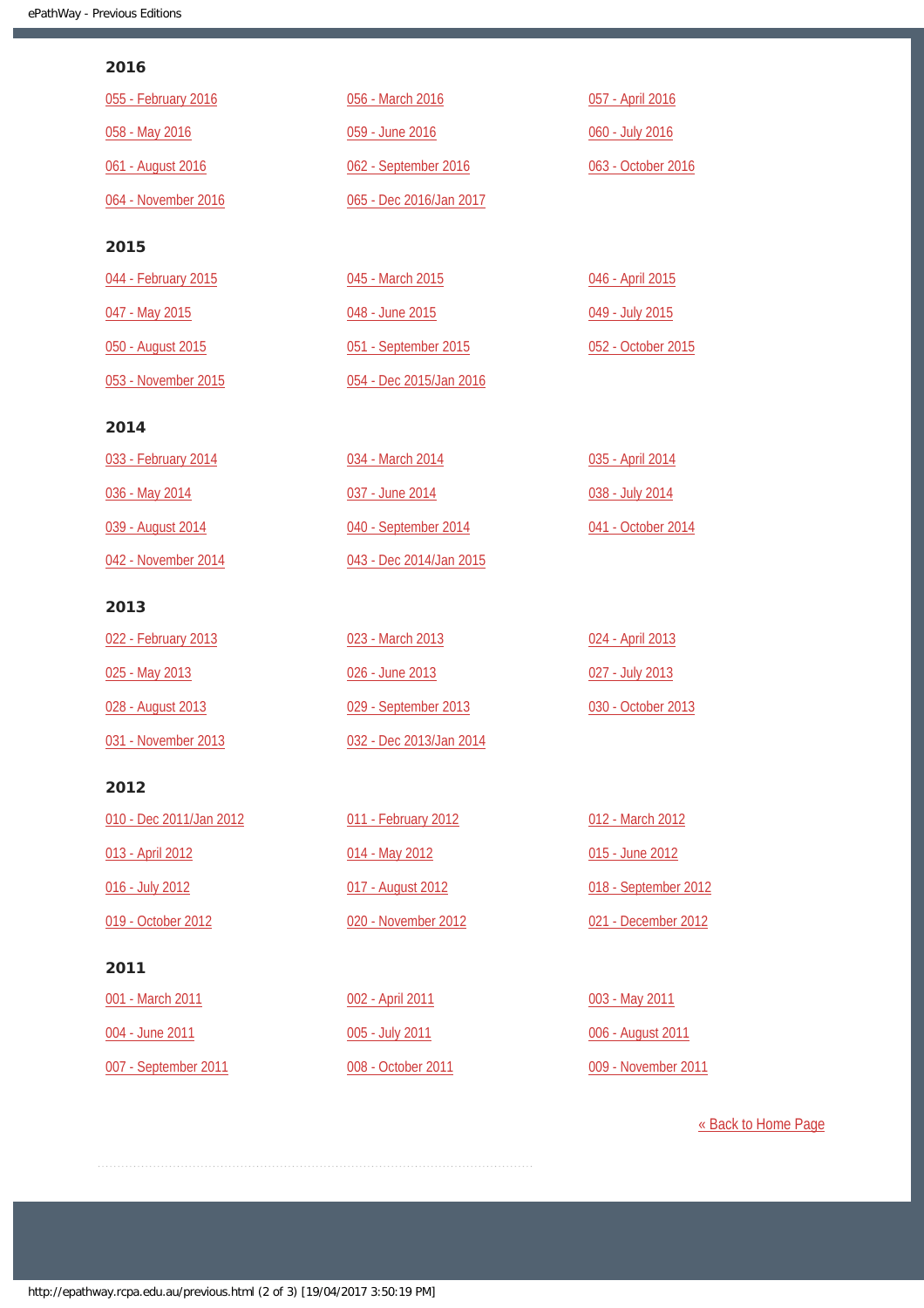### Copyright © 2017 The Royal College of Pathologists of Australasia

RCPA - Durham Hall - 207 Albion St Surry Hills NSW 2010 AUSTRALIA | (+61) 2 8356 5858 | [www.rcpa.edu.au](https://www.rcpa.edu.au/)

[Privacy Policy](https://www.rcpa.edu.au/Content-Library/Privacy.aspx) | [Legal](https://www.rcpa.edu.au/Legal.aspx) | Disclaimer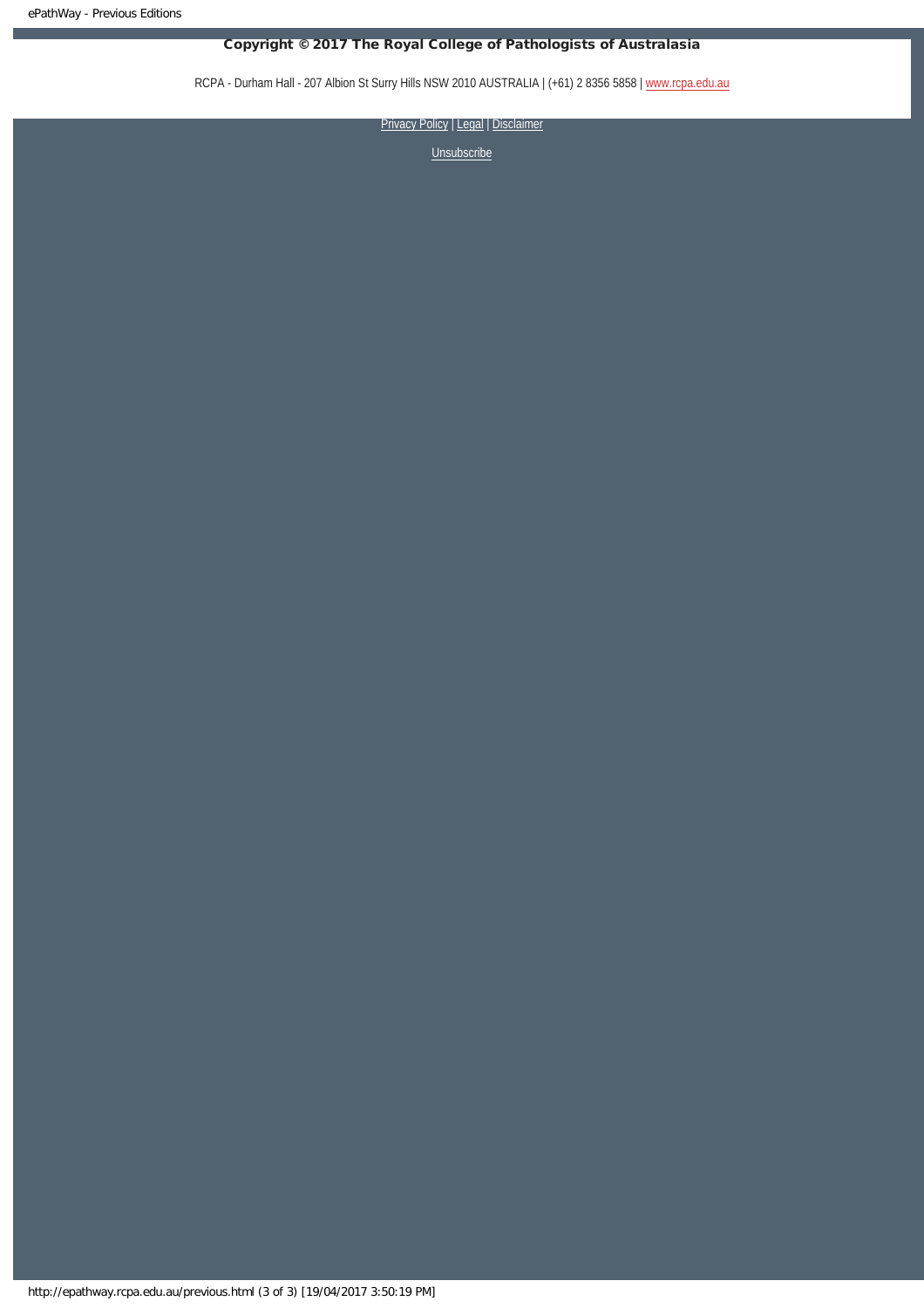<span id="page-6-0"></span>

# New blood test showing promise for forecasting preeclampsia during pregnancy



<span id="page-6-1"></span>A new simple blood test measuring proteins (called angiogenic biomarkers) released from the placenta is proving effective in forecasting a pregnant patient's likelihood of developing preeclampsia. A recent study<sup>[1]</sup> also supports the likelihood of these biomarkers for predicting and better managing this syndrome.

Professor Shaun Brennecke and his team at the Royal Women's Hospital in Melbourne have been using the simple blood test to determine the likelihood of preeclampsia in patients. The trial has produced reliable results so far paving the way for better management of the patient and her baby with potentially significant cost savings.

"Roughly estimated, a maternity hospital in Australia could spend thousands of dollars monitoring a patient for preeclampsia. This new blood test is likely to cost less than a hundred dollars while offering better care for the patient and her baby," he explained.

"So far, we have experienced very good results in the ability to predict whether or not there is a risk of preeclampsia in our patients, which has provided us with an improved range of options for the patient and baby," explained Prof Brennecke.

Preeclampsia is a disorder of pregnant women usually involving high blood pressure, oedema (fluid in the soft tissues) and protein in the urine. It is the most common serious medical disorder of human pregnancy and a major cause of maternal and perinatal disease and death worldwide, including in Australia and New Zealand.

It can affect every organ in the mother's body and lead to strokes, heart, liver or kidney failure, as well as impacting the baby with some babies even dying in utero. The precise cause of this disease remains unclear. Once it is established there is currently no effective curative treatment, and the only way to effectively manage it is by delivering the baby to end the pregnancy, even if it means a premature birth for the baby.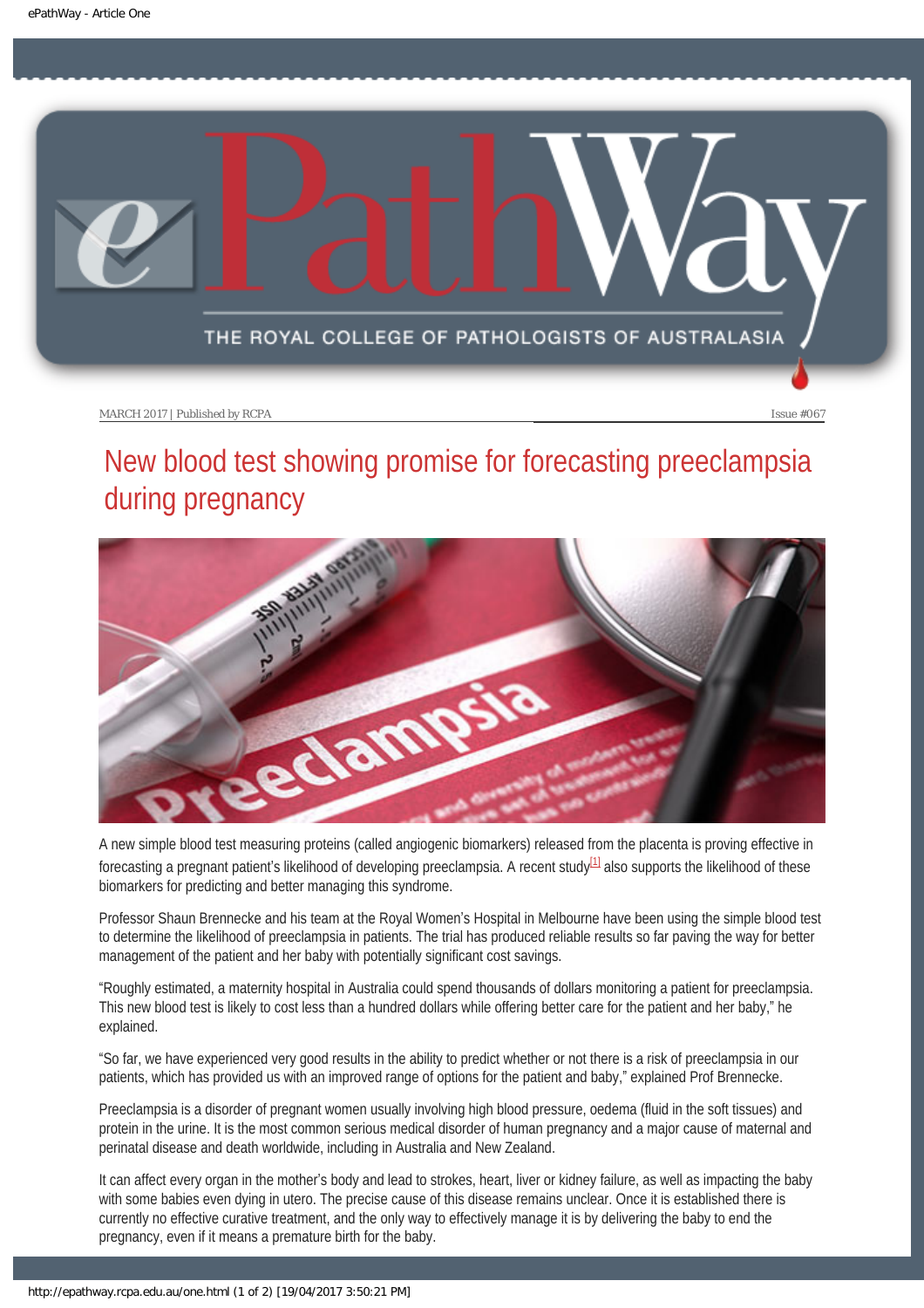"The new blood test helps to streamline the whole diagnostic and management process, offering an improved range of options potentially resulting in a much better outcome for the mother and her baby. Currently, if a patient presents with any signs or symptoms suggesting the development of preeclampsia, she is admitted to hospital for monitoring. However, the new blood test reveals if the chances of developing preeclampsia are low or high."

Prof Brennecke said if the chances are low the patient does not need to be monitored in a hospital leaving her free to be at home with her family and continue with routine antenatal care visits. Alternatively, if the test shows that her risk is high, it also provides more precise information about when she might need to deliver the baby.

"It therefore allows the clinician to prepare the patient and her baby for delivery. For example, if a premature delivery of the baby is required, then corticosteroid treatment can be given to the mother in time to help mature the baby's lungs to make breathing easier for the baby after delivery.

"Also, if patients have suffered from preeclampsia in a previous pregnancy, the test offers reassurance that the risk of recurrence is being effectively monitored, which helps to alleviate the mother's anxiety," he explained.

"It's still very early days and we're still a long way from seeing a nationwide roll-out of the test, however we are optimistic it will occur as I think it shows such a lot of promise. The blood test is currently available only in some research settings, such as the trial we are running. Further studies are still required to definitively determine the cost effectiveness of the test and its impact on maternal and perinatal outcomes in various clinical settings."

Reference:

<span id="page-7-0"></span>[\[1\]](#page-6-1) Zeisler H, Llurba E, Chantraine F, et al. Predictive value of the sFlt-1:PlGF ratio in women with suspected preeclampsia. N Engl J Med 2016; 374: 13–22.

Professor Brennecke spoke at last month's RCPA Pathology Update Conference in Sydney.

You are welcome to circulate this article to your contacts, share it on your social media platforms and forward it to any relevant contributors and experts for them to share and post on their websites. If you do reproduce this article in any such fashion you must include the following credit:

This article appeared in the March 2017 Edition of ePathWay which is an online magazine produced by the Royal College of Pathologists of Australasia ([http://www.rcpa.edu.au/](http://www.rcpa.edu.au/Library/Publications/ePathway) [Library/Publications/ePathway\)](http://www.rcpa.edu.au/Library/Publications/ePathway).

[« Back to Home Page](http://epathway.rcpa.edu.au/index.html)

Copyright © 2017 The Royal College of Pathologists of Australasia

RCPA - Durham Hall - 207 Albion St Surry Hills NSW 2010 AUSTRALIA | (+61) 2 8356 5858 | [www.rcpa.edu.au](https://www.rcpa.edu.au/)

[Privacy Policy](https://www.rcpa.edu.au/Content-Library/Privacy.aspx) | [Legal](https://www.rcpa.edu.au/Legal.aspx) | Disclaimer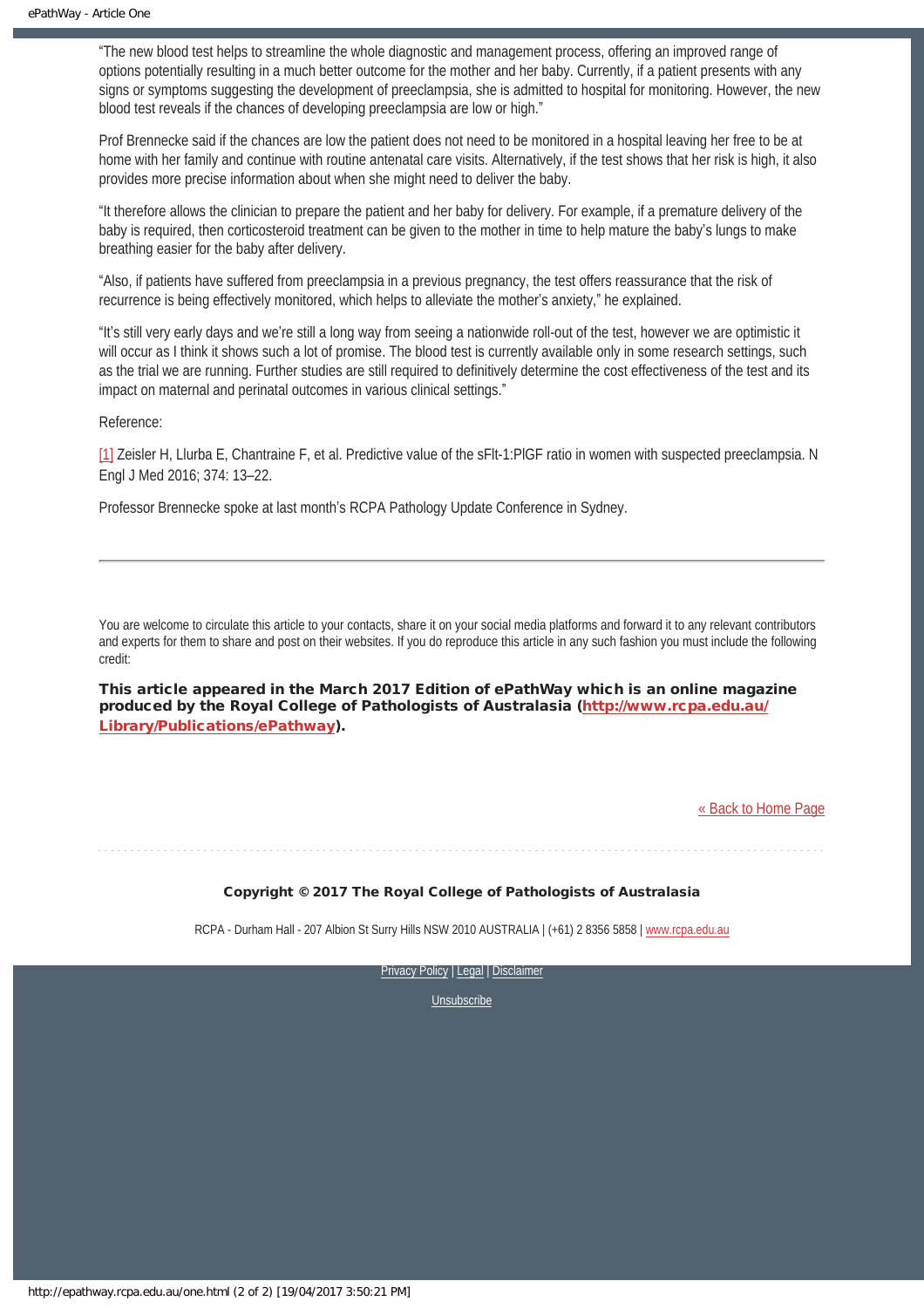<span id="page-8-0"></span>

## AMH blood test could help women manage their biological clock



A blood test to measure anti-mullerian hormone (AMH) will help women make informed plans around efficient family planning by providing information about their ovarian cell reserves.

"This test measures AMH, which decreases between the ages of 20 and 45, through to an undetectable level in the pre- and post-menopausal periods," explained Professor of Reproductive and Periconceptual Medicine at Robinson Research Institute at The University of Adelaide, and Medical Director at Fertility SA, Robert Norman.

"Its primary use is to determine the number of follicles in the ovary, to predict menopause, fertility, and response to IVF stimulation. The level of the hormone is also particularly high in polycystic ovaries and low in women with premature ovarian insufficiency."

Prof Norman said AMH is used as a test for ovarian reserves in adults as it correlates very closely with the number of primordial follicles (the most immature stage of an ovarian follicle's development) in the ovary.

"Knowing their ovarian cell reserves enables women to contemplate when they should have children and, for those who want to have children, assess how urgently this needs to become a priority," he explained.

"Once a patient has the test done, it's important to get some good advice on what to do next. This may be waiting and assessing again at a later date, or deciding to move ahead with a pregnancy sooner. With increased controversy regarding egg freezing for young women, this test may also offer a suitable alternative."

Professor Norman spoke at last month's RCPA Pathology Update Conference in Sydney.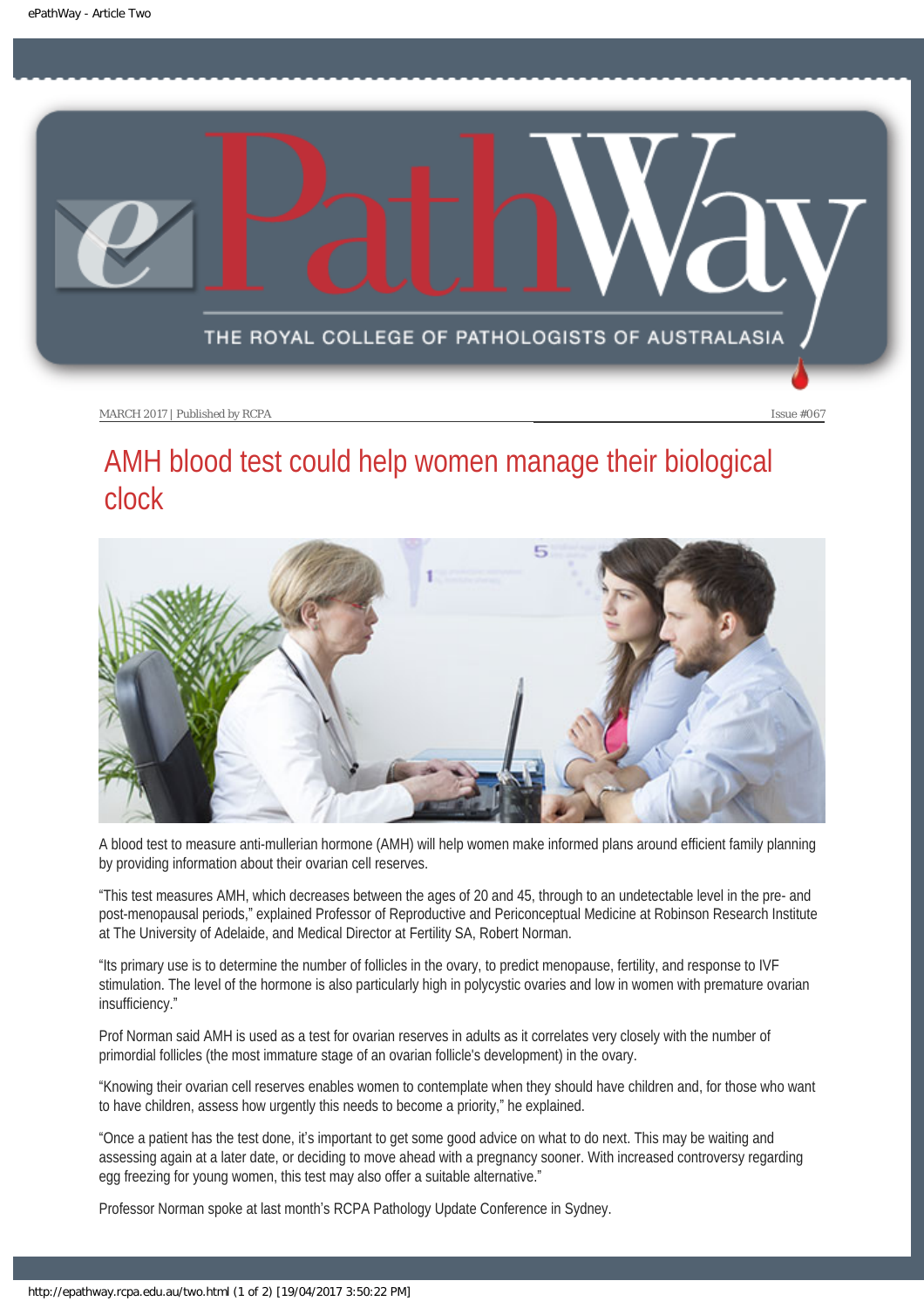You are welcome to circulate this article to your contacts, share it on your social media platforms and forward it to any relevant contributors and experts for them to share and post on their websites. If you do reproduce this article in any such fashion you must include the following credit:

This article appeared in the March 2017 Edition of ePathWay which is an online magazine produced by the Royal College of Pathologists of Australasia ([http://www.rcpa.edu.au/](http://www.rcpa.edu.au/Library/Publications/ePathway) [Library/Publications/ePathway\)](http://www.rcpa.edu.au/Library/Publications/ePathway).

[« Back to Home Page](http://epathway.rcpa.edu.au/index.html)

#### Copyright © 2017 The Royal College of Pathologists of Australasia

RCPA - Durham Hall - 207 Albion St Surry Hills NSW 2010 AUSTRALIA | (+61) 2 8356 5858 | [www.rcpa.edu.au](https://www.rcpa.edu.au/)

[Privacy Policy](https://www.rcpa.edu.au/Content-Library/Privacy.aspx) | [Legal](https://www.rcpa.edu.au/Legal.aspx) | Disclaimer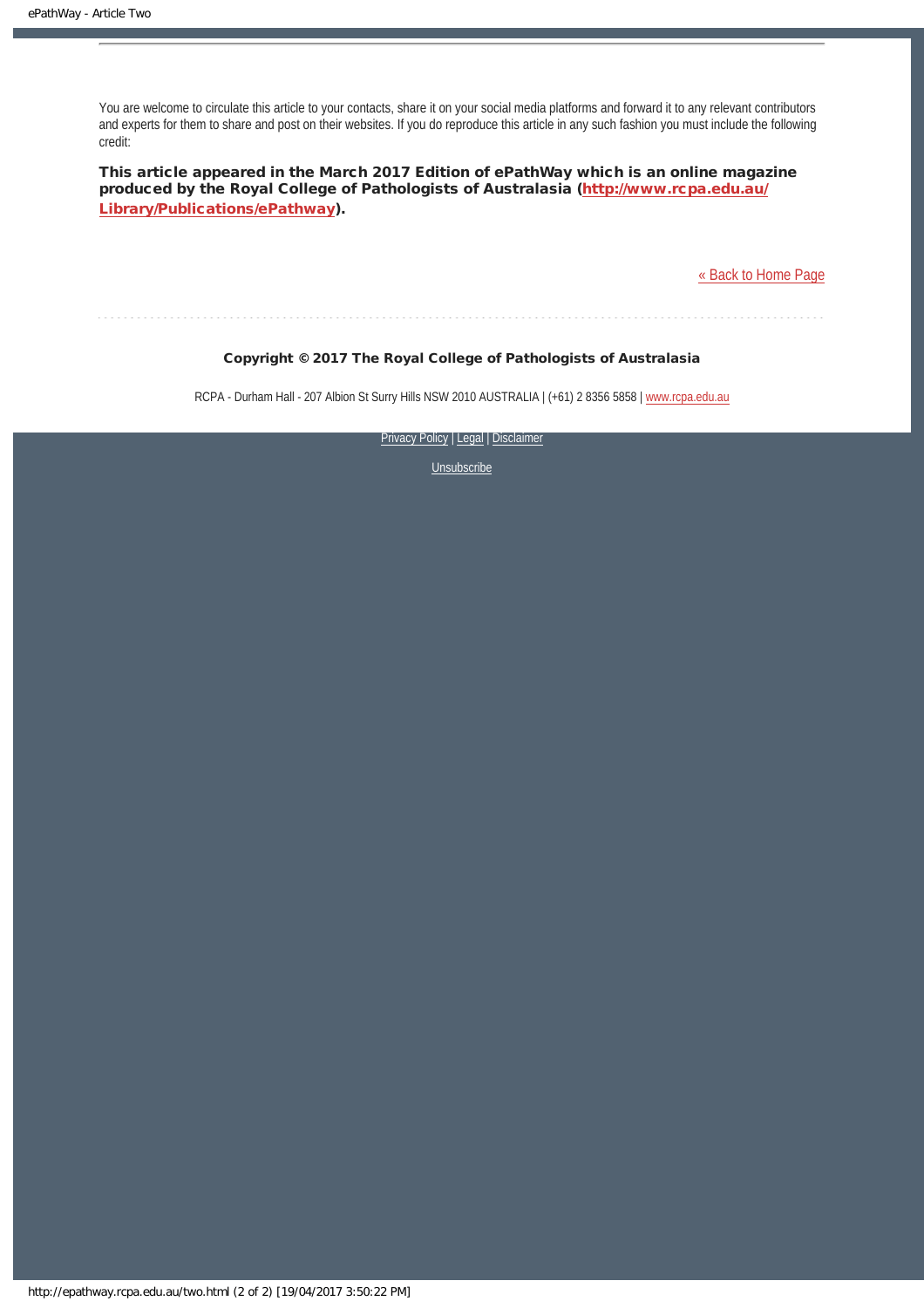<span id="page-10-0"></span>

## The ups and downs of DOACs



Prescriptions for direct oral anticoagulants (DOACs) to treat or prevent blood clots inside blood vessels (thrombotic events) have increased dramatically in Australia, often replacing more classical anticoagulant therapies such as Heparin, Warfarin or Vitamin K Antagonists (VKA). These new drugs convey benefits but also carry risks associated with using them.

Dr Emmanuel Favaloro explained that there are widely misunderstood complexities surrounding the use of DOACs, specifically how they affect the body's response to bleeding (haemostasis) and influence the results of many coagulation tests.

DOACs represent a new class of anticoagulants that have proven popular with both patients and clinicians since their introduction. Although they are not suitable for all patients, one of their main advantages is that regular blood samples are not required, making them less intrusive and more convenient than traditional anticoagulant drugs. This could also be one of the reasons for their increasing popularity.

"With clinicians, there may also be a perception that their patients are 'safer' on DOACs than the older anticoagulants; however, there is a range of complexities surrounding their use, and this is where haematologists can have an educational role for their fellow clinicians," explained Dr Favaloro.

"One unfortunate downside to the use of DOACs is a general lack of recognition among clinicians regarding their effects on laboratory tests. Despite the reduced need for blood monitoring, DOACs still affect the results of pathology tests which may be ordered, in particular various haemostasis tests."

Dr Favaloro said that despite the potential for fewer drug interactions with a patient on a DOAC compared to a patient on Warfarin or VKA, patient management can still represent a complex situation for general clinicians to navigate.

"Clinicians may be trying to interpret results of a test, or to make a diagnosis related to a thrombotic or bleeding event. In some situations, the complexity of the test results means the wrong diagnosis may be made. Sometimes clinicians such as emergency trauma physicians may not even know that a patient suddenly under their care is taking DOACs," explained Dr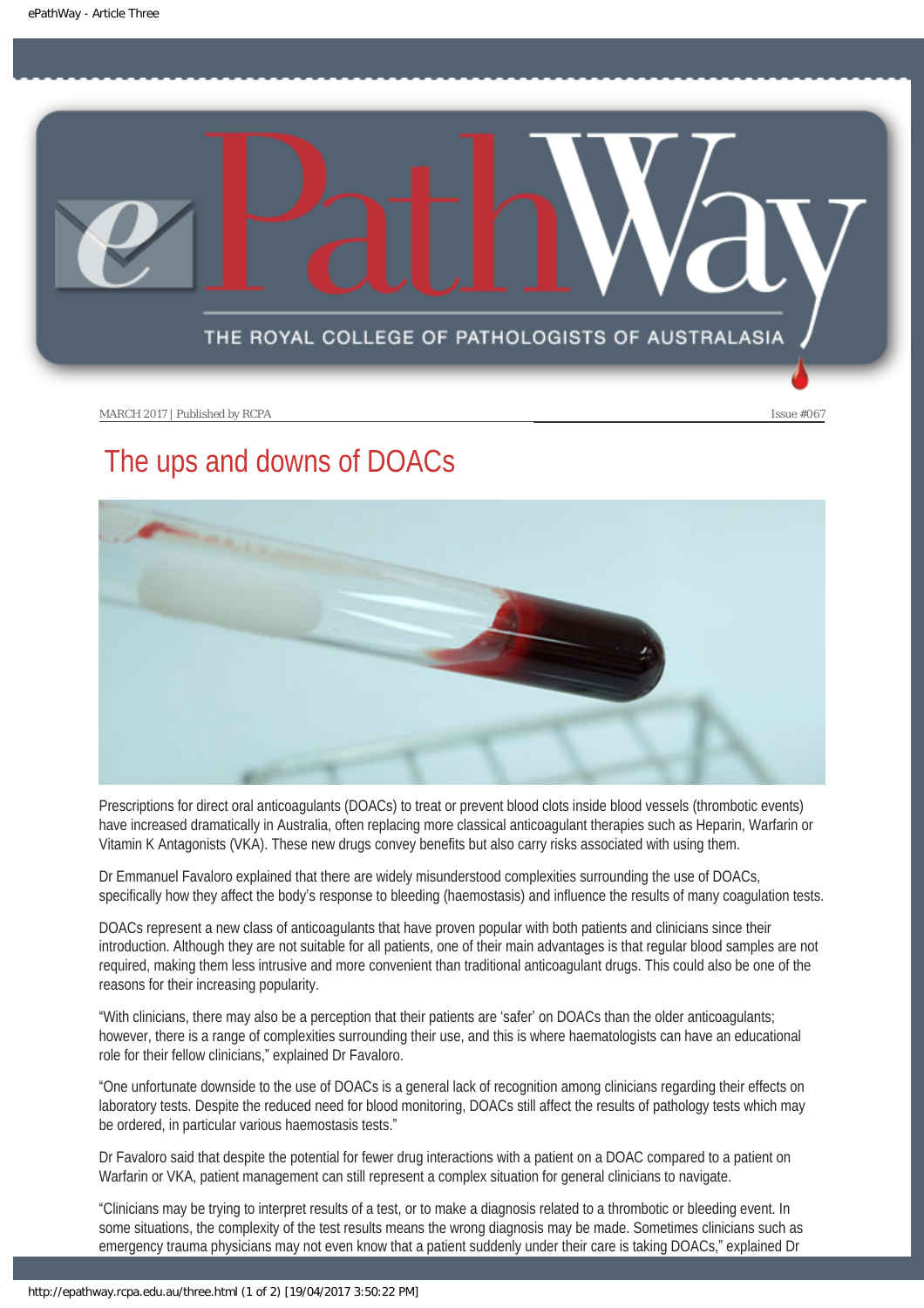Favaloro.

He said many patients who take these drugs are also elderly, and forgetting to take their pills, or taking too many, might be difficult to assess.

"As DOACs are now being increasingly prescribed to patients, it is recommended that specialists, including pathologists, haematologists and laboratory scientists, offer supplementary guidance to general clinical colleagues because it is possible for pathology test results related to clotting disorders to be misinterpreted," Dr Favaloro explained.

"Most DOACs affect routine coagulation tests such as prothrombin time (PT) and/or activated partial thromboplastin time (APTT), with dabigatran affecting the APTT more than the PT, and rivaroxaban affecting the PT more than the APTT. All DOACs affect more complex assays such as factor assays, or those used to diagnose lupus anticoagulant, which is a risk factor for thrombosis. An effort to establish clear communication with the wider medical community who manage patients on DOACs, including all complexities relating to these treatments, would be beneficial."

Dr Favaloro spoke at last month's RCPA Pathology Update Conference in Sydney.

You are welcome to circulate this article to your contacts, share it on your social media platforms and forward it to any relevant contributors and experts for them to share and post on their websites. If you do reproduce this article in any such fashion you must include the following credit:

This article appeared in the March 2017 Edition of ePathWay which is an online magazine produced by the Royal College of Pathologists of Australasia ([http://www.rcpa.edu.au/](http://www.rcpa.edu.au/Library/Publications/ePathway) [Library/Publications/ePathway\)](http://www.rcpa.edu.au/Library/Publications/ePathway).

[« Back to Home Page](http://epathway.rcpa.edu.au/index.html)

Copyright © 2017 The Royal College of Pathologists of Australasia

RCPA - Durham Hall - 207 Albion St Surry Hills NSW 2010 AUSTRALIA | (+61) 2 8356 5858 | [www.rcpa.edu.au](https://www.rcpa.edu.au/)

[Privacy Policy](https://www.rcpa.edu.au/Content-Library/Privacy.aspx) | [Legal](https://www.rcpa.edu.au/Legal.aspx) | [Disclaimer](https://www.rcpa.edu.au/Disclaimer.aspx)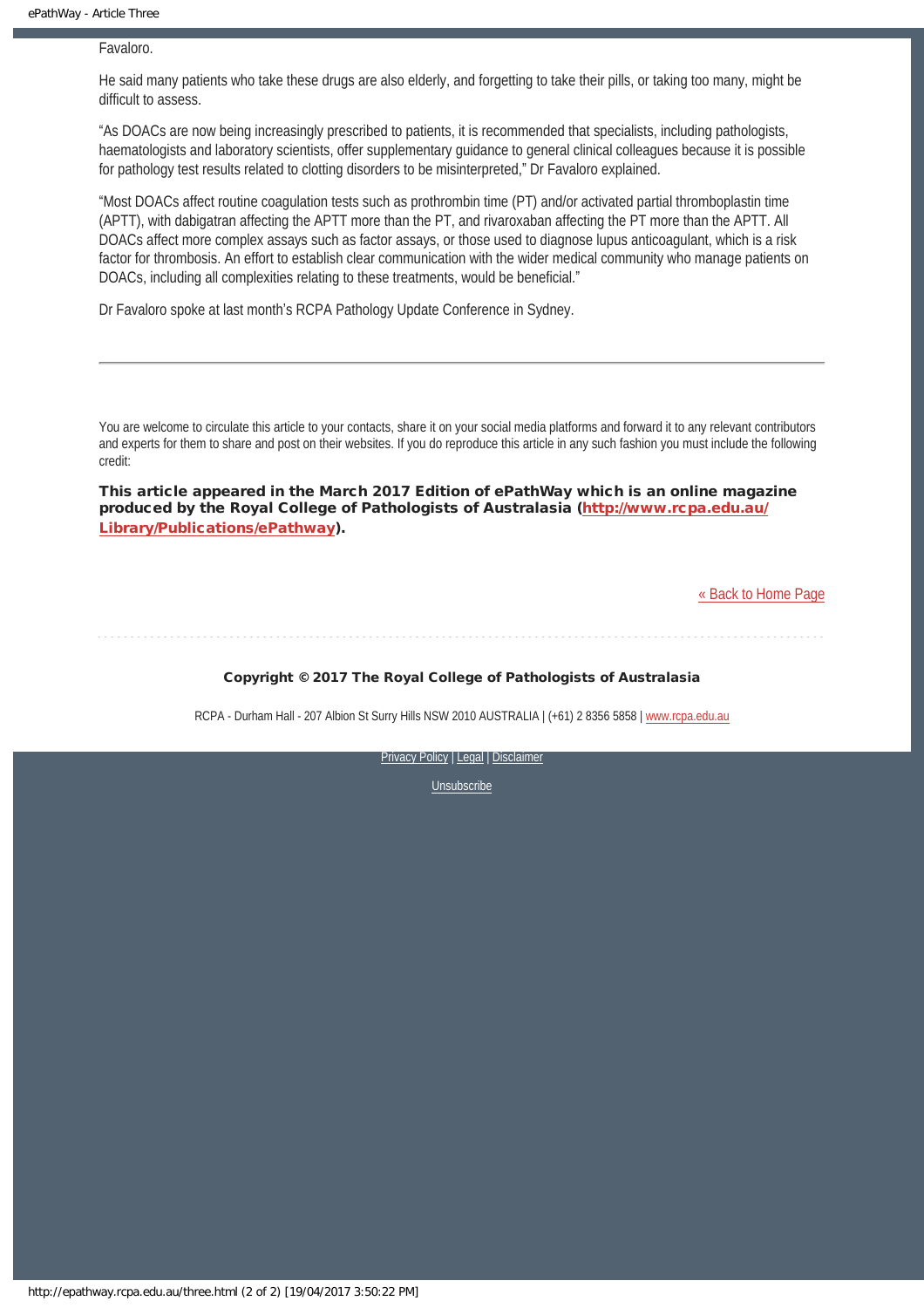<span id="page-12-0"></span>

# PIANO Study is hitting the right notes by investigating prosthetic joint infections



Joint replacement surgery is one of the most common major operations in Australia with more than 100,000 performed every year. Unfortunately an estimated 1,000 to 2,000 of these people develop post op infections, prompting a new study to improve the health and wellbeing of patients afflicted by such infections.

"The PIANO (Prosthetic Joint Infection in Australia and New Zealand Observational) Study is a prospective study being led by Associate Professors Josh Davis (Newcastle) and Laurens Manning (Perth). It is looking at patients with prosthetic joint infections across multiple hospitals in Australia and New Zealand to describe the extent of the problem in our region, and to identify techniques of infection management for device infections which may result in better outcomes for these patients," explained Associate Professor Craig Aboltins, Infectious Diseases Physician at Northern Health in Melbourne.

He said more than 32 hospitals and over 500 patients have been recruited for the PIANO Study so far.

"We expect the study could ultimately involve one of the largest cohorts of patients with such infections in the world."

A/Prof Aboltins said the study is beginning to identify: the extent of the problem across Australia; the specific problem patients have; which bacteria are involved; the impact on patients' lives and how much pain are they experiencing.

"We are also analysing if patients treated in certain ways are more likely to be cured of the infection and have a better joint function with less pain."

Setting up this network of hospitals with an interest and skills in researching this problem could lead to a future trial network. There are plans in place to begin this through the PIANO FORTE Trial which is looking at different durations of antibiotic treatment for these infections.